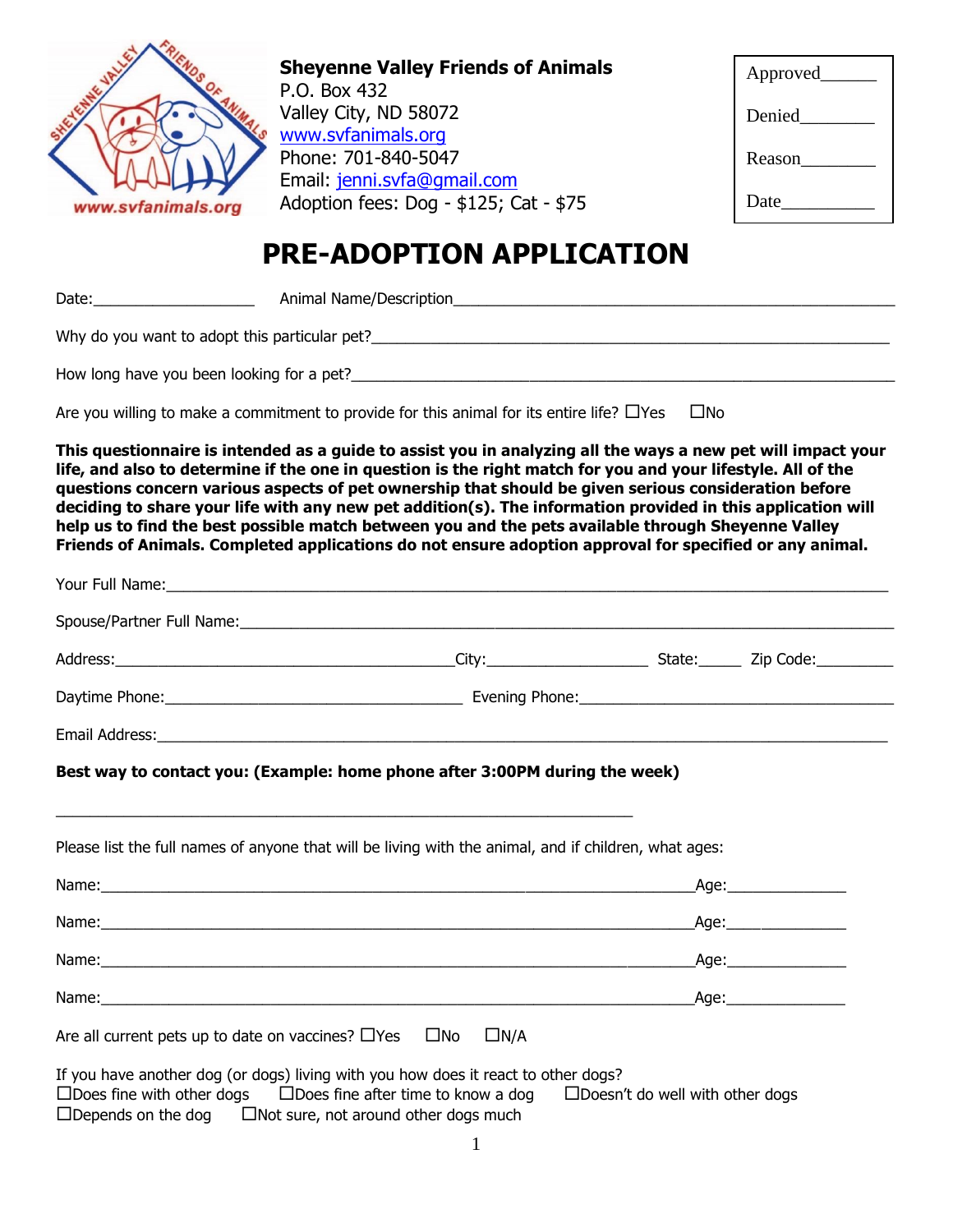Please list all pets you have had in the past 10 years and what happened to them:

| Animal's Name                                                     | Type of Pet & Breed                                                                                                                                                                        | Age | Sex          | Length of Ownership | Reason no longer with you                                                                                                |
|-------------------------------------------------------------------|--------------------------------------------------------------------------------------------------------------------------------------------------------------------------------------------|-----|--------------|---------------------|--------------------------------------------------------------------------------------------------------------------------|
|                                                                   |                                                                                                                                                                                            |     |              |                     |                                                                                                                          |
|                                                                   |                                                                                                                                                                                            |     |              |                     |                                                                                                                          |
|                                                                   | <b>List Veterinarian Used for Current/Past Pets:</b>                                                                                                                                       |     |              |                     |                                                                                                                          |
|                                                                   |                                                                                                                                                                                            |     |              |                     |                                                                                                                          |
|                                                                   |                                                                                                                                                                                            |     |              |                     |                                                                                                                          |
| <b>Children</b>                                                   | Have these children been around animals before: $\Box$ Yes<br>If no, how will you introduce your children to new pet ownership?                                                            |     | $\square$ No |                     |                                                                                                                          |
| <b>General Questions</b><br>Have you ever owned a pet? $\Box$ Yes | $\square$ No                                                                                                                                                                               |     |              |                     |                                                                                                                          |
|                                                                   | Have you ever adopted a pet from this or any other shelter/rescue? $\Box$ Yes<br>If yes, indicate whether you still have this pet. If you no longer have this pet, please explain why.     |     |              | $\square$ No        |                                                                                                                          |
|                                                                   | Have you ever given a pet away or surrendered a pet to a shelter/rescue organization? $\Box$ Yes                                                                                           |     |              |                     | $\square$ No                                                                                                             |
|                                                                   | Do any household members have pet-related allergies? $\Box$ Yes                                                                                                                            |     |              | $\square$ No        |                                                                                                                          |
|                                                                   | (These expenses can add up to thousands of dollars each year) □ Yes                                                                                                                        |     |              | □No                 | Are you willing to provide veterinary care, grooming, emergency expenses, supplies and food for the care of this animal? |
| Are you a student? $\Box$ Yes                                     | $\square$ No                                                                                                                                                                               |     |              |                     | If yes, please indicate whether you are a full-time or part-time student. Also explain what you will do with this        |
| Your residence                                                    | from the property owner before the application is considered for approval.                                                                                                                 |     |              |                     | Please be aware that if you are currently renting or living with parents we will need written/verbal proof               |
| Do you rent or own? $\square$ Own                                 | $\Box$ Rent                                                                                                                                                                                |     |              |                     |                                                                                                                          |
|                                                                   | The property owner will be contacted to verify permission to own pets.                                                                                                                     |     |              |                     |                                                                                                                          |
|                                                                   | In what type of home do you live? $\Box$ Apartment $\Box$ Assisted Living $\Box$ Condominium $\Box$ Duplex $\Box$ Farm<br>□Mobile Home □Single family □Townhome □Live with parents □Other: |     |              |                     |                                                                                                                          |
|                                                                   | Is there a chance you will move in the future: $\Box$ Yes<br>If so, are you willing to restrict your choice of housing to places where the animal is allowed? $\Box$ Yes                   |     | $\square$ No |                     | $\square$ No                                                                                                             |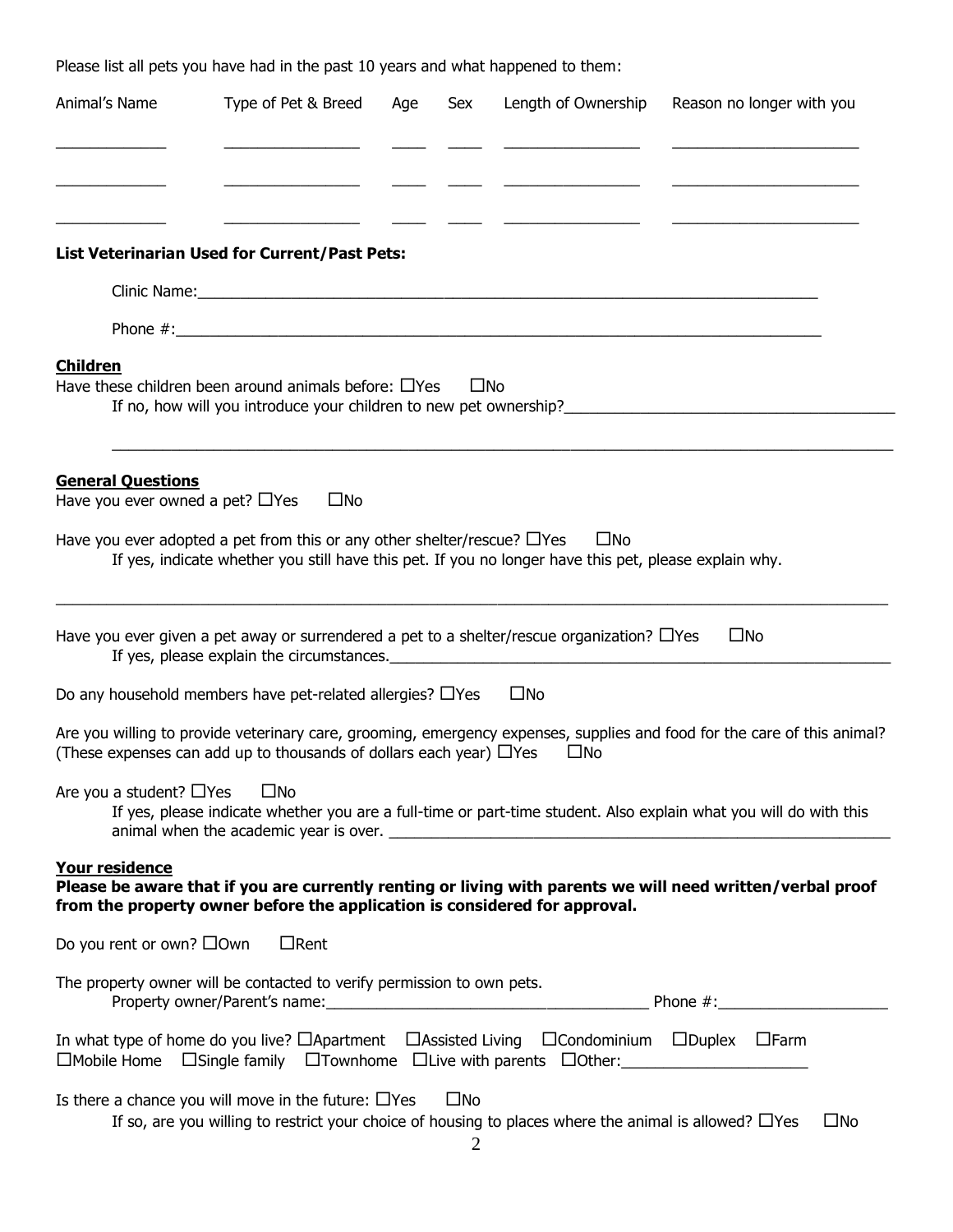| <b>Dogs</b><br><b>Reason that you want a dog (check as many that apply):</b> $\square$ Companionship $\square$ Outdoor dog                                                                                                                                                                                                        |
|-----------------------------------------------------------------------------------------------------------------------------------------------------------------------------------------------------------------------------------------------------------------------------------------------------------------------------------|
| $\Box$ Indoor dog $\Box$ Guard dog $\Box$ Service/Therapy $\Box$ Gift for Someone<br>$\Box$ Hunting dog<br>$\Box$ Other:                                                                                                                                                                                                          |
| What is your energy level preference? $\square$ Low $\square$ Medium<br>$\Box$ High                                                                                                                                                                                                                                               |
| Please indicate behaviors that are important to you when looking for a dog (check all that apply):<br>□Kid friendly □Dog friendly □Cat friendly □Small size □Large size □Cuddler □Shy/timid<br>$\Box$ Outgoing<br>$\Box$ Leash trained $\Box$ Potty trained $\Box$ Crate trained $\Box$ Special needs $\Box$ Senior $\Box$ Puppy  |
| Where will this dog spend most of its time? $\square$ Indoor $\square$ Outdoors<br>$\Box$ Crate<br>$\Box$ Garage<br>$\Box$ Kennel                                                                                                                                                                                                 |
|                                                                                                                                                                                                                                                                                                                                   |
| Do you have a fenced yard? $\Box$ Yes<br>$\square$ No<br>If you do not have a kennel or fence, how do you plan to keep this dog confined to your property?                                                                                                                                                                        |
| How many hours per day and how many days per week will the dog be left home alone?____________________________                                                                                                                                                                                                                    |
| $\Box$ Crate<br>$\Box$ Kennel<br>Where will the dog sleep at night? $\Box$ Indoors<br>$\Box$ Outdoors                                                                                                                                                                                                                             |
| <b>Cats</b><br><b>Reason that you want a cat (check all that apply):</b> $\square$ Mouser $\square$ Farm/barn cat $\square$ Companionship<br>$\Box$ House cat $\Box$ Therapy cat $\Box$ Gift for Someone<br>$\Box$ Other: $\Box$                                                                                                  |
| Please indicate behaviors that are important to you when looking for a cat (check all that apply):<br>$\Box$ Kid friendly $\Box$ Dog friendly $\Box$ Cat friendly $\Box$ Mostly quiet $\Box$ Cuddler<br>$\Box$ Shy/timid<br>$\Box$ Outgoing<br>$\Box$ Special needs<br>$\square$ Senior<br>$\Box$ Litter trained<br>$\Box$ Kitten |
| Do you plan to declaw this cat? $\Box$ Yes $\Box$ No<br>$\Box$ Uncertain<br>$\Box N/A$ (cat is already declawed)                                                                                                                                                                                                                  |
| $\Box$ Outdoor only<br>$\Box$ In & Out<br>Do you plan for this cat to be: $\Box$ Indoor only                                                                                                                                                                                                                                      |
| Because so many shelter animals have unknown medical histories, the Sheyenne Valley Friends of Animals<br>recommends that you do not immediately expose your existing pets to your newly adopted pet. This also<br>includes pets owned by others.                                                                                 |
| $\square$ No<br>Are you prepared to separate this new animal from other pets? $\Box$ Yes                                                                                                                                                                                                                                          |
| All pets will need time to adjust to a new family and may require housetraining and/or behavior training to<br>correct problem behavior. Are you prepared to work with these behaviors? $\Box$ Yes<br>$\square$ No                                                                                                                |
| $\square$ No<br>Are you prepared for this pet to have accidents in your home? $\Box$ Yes                                                                                                                                                                                                                                          |
| Information regarding the history, health and behavior of adopted animals may not be available or accurate.                                                                                                                                                                                                                       |
|                                                                                                                                                                                                                                                                                                                                   |
| What reason(s) might cause you to return this pet?                                                                                                                                                                                                                                                                                |

3  $\_$  ,  $\_$  ,  $\_$  ,  $\_$  ,  $\_$  ,  $\_$  ,  $\_$  ,  $\_$  ,  $\_$  ,  $\_$  ,  $\_$  ,  $\_$  ,  $\_$  ,  $\_$  ,  $\_$  ,  $\_$  ,  $\_$  ,  $\_$  ,  $\_$  ,  $\_$  ,  $\_$  ,  $\_$  ,  $\_$  ,  $\_$  ,  $\_$  ,  $\_$  ,  $\_$  ,  $\_$  ,  $\_$  ,  $\_$  ,  $\_$  ,  $\_$  ,  $\_$  ,  $\_$  ,  $\_$  ,  $\_$  ,  $\_$  ,